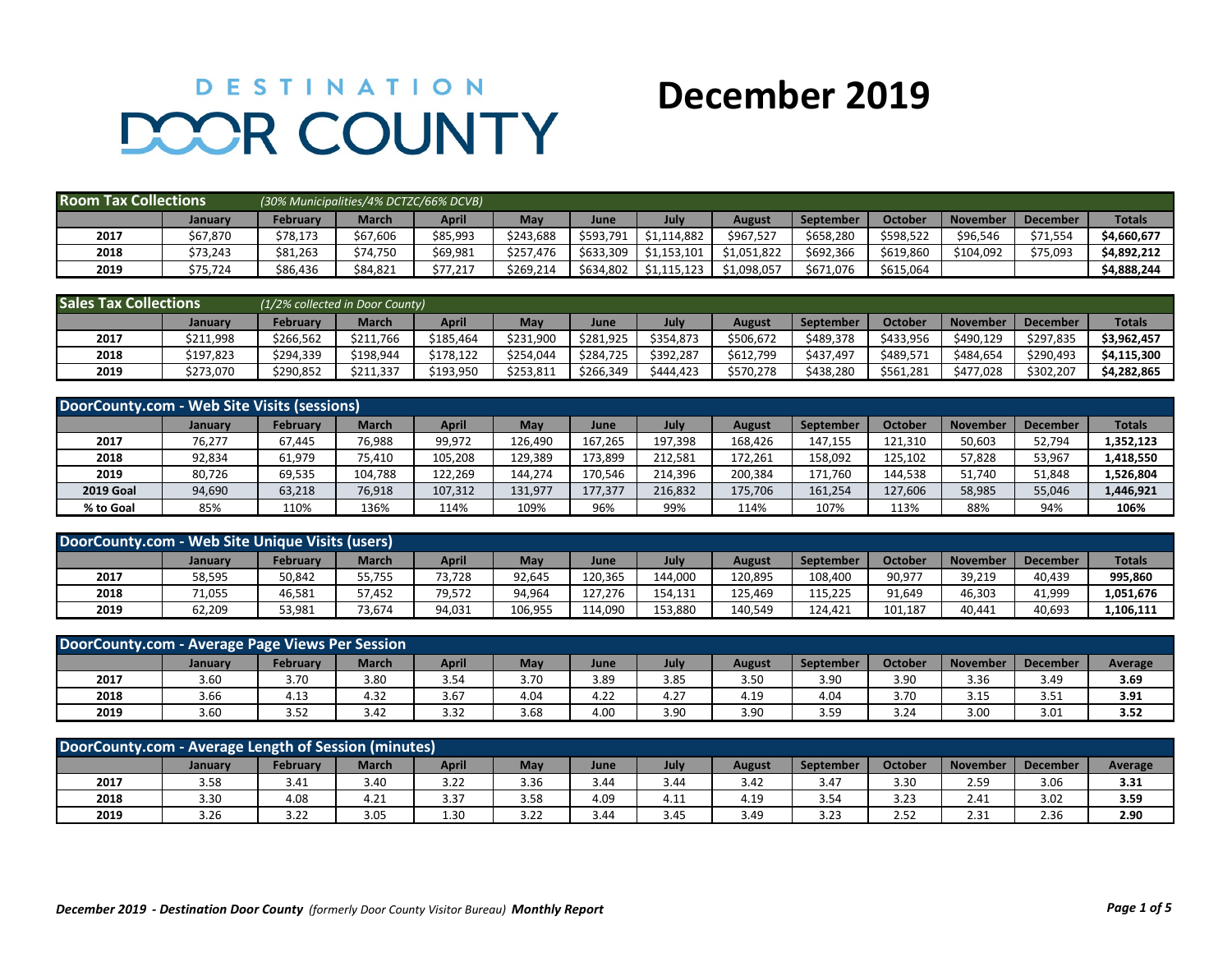| DoorCounty.com - Mobile Web Site Useage |         |          |              |        |        |        |         |         |           |                |                 |                 |               |
|-----------------------------------------|---------|----------|--------------|--------|--------|--------|---------|---------|-----------|----------------|-----------------|-----------------|---------------|
|                                         | January | February | <b>March</b> | April  | May    | June   | July    | August  | September | <b>October</b> | <b>November</b> | <b>December</b> | <b>Totals</b> |
| 2017                                    | 38,705  | 35,937   | 29,911       | 57,049 | 51,721 | 95,896 | 102,656 | 102,829 | 90,935    | 77,295         | 30,030          | 32,231          | 745,195       |
| 2018                                    | 42.449  | 26,734   | 29,564       | 50,331 | 57,122 | 75,947 | 135,381 | 75,179  | 72,968    | 77,992         | 26,668          | 32,257          | 702,592       |
| 2019                                    | 47.730  | 31.171   | 47,176       | 53,591 | 58,380 | 73,540 | 94,491  | 91,675  | 82,254    | 65,438         | 30,812          | 23,456          | 699,714       |

| DoorCounty.com - Top Ten Most Requested Pages for the Month | December 2019                   |                                         |
|-------------------------------------------------------------|---------------------------------|-----------------------------------------|
| $1)$ /home                                                  | 5) /gift-certificates/          | 9) /content/vacation-packages/          |
| 2) / experience/events                                      | $6)$ /stay/                     | 10)/content/discover/guides-and-reports |
| 3) /stay/log-cabin-log-house/                               | 7) /romance/                    |                                         |
| 4) /winter/                                                 | 8) /discover/winter-snow-report |                                         |

| DoorCounty.com - Top Ten Sources for the Month | December 2019     |                         |
|------------------------------------------------|-------------------|-------------------------|
| 1) Google/organic                              | 5) vahoo          | 9)www.boradwaycredit-co |
| 2) (direct)                                    | 6) m.facebook.com | 10) travelwisconsin.com |
| 3) Door County Visitor Bureau                  | 7) duckduckgo     |                         |
| 4) bing                                        | 8) facebook.com   |                         |

| <b>Social Media: Facebook</b> |           |                 |              |              |           |           |           |               |                  |           |                 |                 |                    |
|-------------------------------|-----------|-----------------|--------------|--------------|-----------|-----------|-----------|---------------|------------------|-----------|-----------------|-----------------|--------------------|
| <b>Impressions</b>            | January   | <b>February</b> | <b>March</b> | <b>April</b> | May       | June      | July      | <b>August</b> | <b>September</b> | October   | <b>November</b> | <b>December</b> | <b>Totals</b>      |
| 2017                          | 1,730,644 | 1,649,293       | 1,603,254    | 2,687,615    | 2,259,999 | 1,435,229 | 1,284,035 | 3,663,514     | 2,488,993        | 2,534,517 | 2,129,113       | 3,660,362       | 27,126,568         |
| 2018                          | 3,072,518 | 1,743,557       | 1,360,982    | 3,018,045    | 2,080,138 | 1,732,189 | 2,529,601 | 1,998,469     | 2,725,934        | 1,645,529 | 1,500,366       | 1,375,044       | 24,782,372         |
| 2019                          | 1,718,452 | 1,728,409       | 2,258,613    | 2,966,996    | 1,745,963 | 1,772,403 | 1,482,104 | 1,589,049     | 2,319,589        | 1,645,947 | 471,513         | 729,547         | 20,428,585         |
| <b>Post Views</b>             | January   | <b>February</b> | <b>March</b> | <b>April</b> | May       | June      | July      | August        | September        | October   | <b>November</b> | <b>December</b> | Totals             |
| 2017                          | 1,103,020 | 1,043,540       | 938,185      | 1,891,205    | 1,540,501 | 1,434,702 | 1,368,385 | 1,745,392     | 1,347,353        | 1,574,426 | 1,312,850       | 1,860,703       | 17,160,262         |
| 2018                          | 1,837,851 | 957,819         | 716,837      | 2,280,877    | 1,633,103 | 1,104,744 | 1,832,373 | 1,385,978     | 2,114,037        | 1,304,627 | 1,088,613       | 767,300         | 17,024,159         |
| 2019                          | 1,094,742 | 1,079,000       | 1,453,043    | 2,139,689    | 1,201,734 | 1,251,592 | 905,612   | 1,081,231     | 1,651,326        | 898,337   | 383,064         | 628,266         | 13,767,636         |
| <b>Page Views</b>             | January   | <b>February</b> | <b>March</b> | April        | May       | June      | July      | August        | <b>September</b> | October   | <b>November</b> | <b>December</b> | <b>Totals</b>      |
| 2017                          | 381,660   | 362,131         | 333,465      | 348,118      | 312,141   | 231,287   | 460,568   | 539,086       | 409,225          | 479,657   | 393,911         | 670,987         | 4,922,236          |
| 2018                          | 546,738   | 532,621         | 619,271      | 449,081      | 326,313   | 491,332   | 503,626   | 659,181       | 479,544          | 323,546   | 465,560         | 494,103         | 5,890,916          |
| 2019                          | 731,095   | 647,166         | 859,283      | 550,666      | 586,646   | 586,088   | 478,696   | 563,738       | 703,855          | 463,094   | 375,486         | 625,800         | 7,171,613          |
| <b>Engagement</b>             | January   | <b>February</b> | <b>March</b> | <b>April</b> | May       | June      | July      | <b>August</b> | <b>September</b> | October   | <b>November</b> | <b>December</b> | <b>Totals</b>      |
| 2017                          | 39,773    | 43,991          | 32,927       | 43,020       | 31,885    | 41,407    | 39,918    | 60,790        | 49,173           | 49,598    | 33,445          | 66,286          | 532,213            |
| 2018                          | 65,342    | 38.704          | 52,436       | 56,031       | 42,198    | 51,562    | 41.116    | 63,362        | 54,532           | 49,327    | 44,890          | 50,580          | 610,080            |
| 2019                          | 49,759    | 51,818          | 65,323       | 55.448       | 48,318    | 56,304    | 43,791    | 51.651        | 73,617           | 57,359    | 27,911          | 42,223          | 623,522            |
| <b>2019 Goal</b>              | 67,302    | 39,865          | 54,009       | 57,712       | 43,464    | 53,109    | 42,349    | 65,263        | 56,168           | 50,807    | 46,237          | 52,097          | 628,382            |
| % to Goal                     | 74%       | 130%            | 121%         | 96%          | 111%      | 106%      | 103%      | 79%           | 131%             | 113%      | 60%             | 81%             | 99%                |
| <b>Likes</b>                  | January   | <b>February</b> | <b>March</b> | <b>April</b> | May       | June      | July      | <b>August</b> | <b>September</b> | October   | <b>November</b> | <b>December</b> | <b>Year Growth</b> |
| 2017                          | 87,739    | 88,349          | 88,780       | 89,837       | 91,086    | 92,516    | 93,673    | 94,867        | 97,690           | 99,648    | 100,489         | 101,720         | 16%                |
| 2018                          | 103.071   | 103,645         | 104,109      | 105,529      | 106,857   | 107.747   | 110,052   | 110.851       | 111,928          | 112,335   | 112,541         | 113,153         | 10%                |
| 2019                          | 113,643   | 114,006         | 114,607      | 115,014      | 115,698   | 116,426   | 117,064   | 117,577       | 118,058          | 118,266   | 118,236         | 118,905         | 5%                 |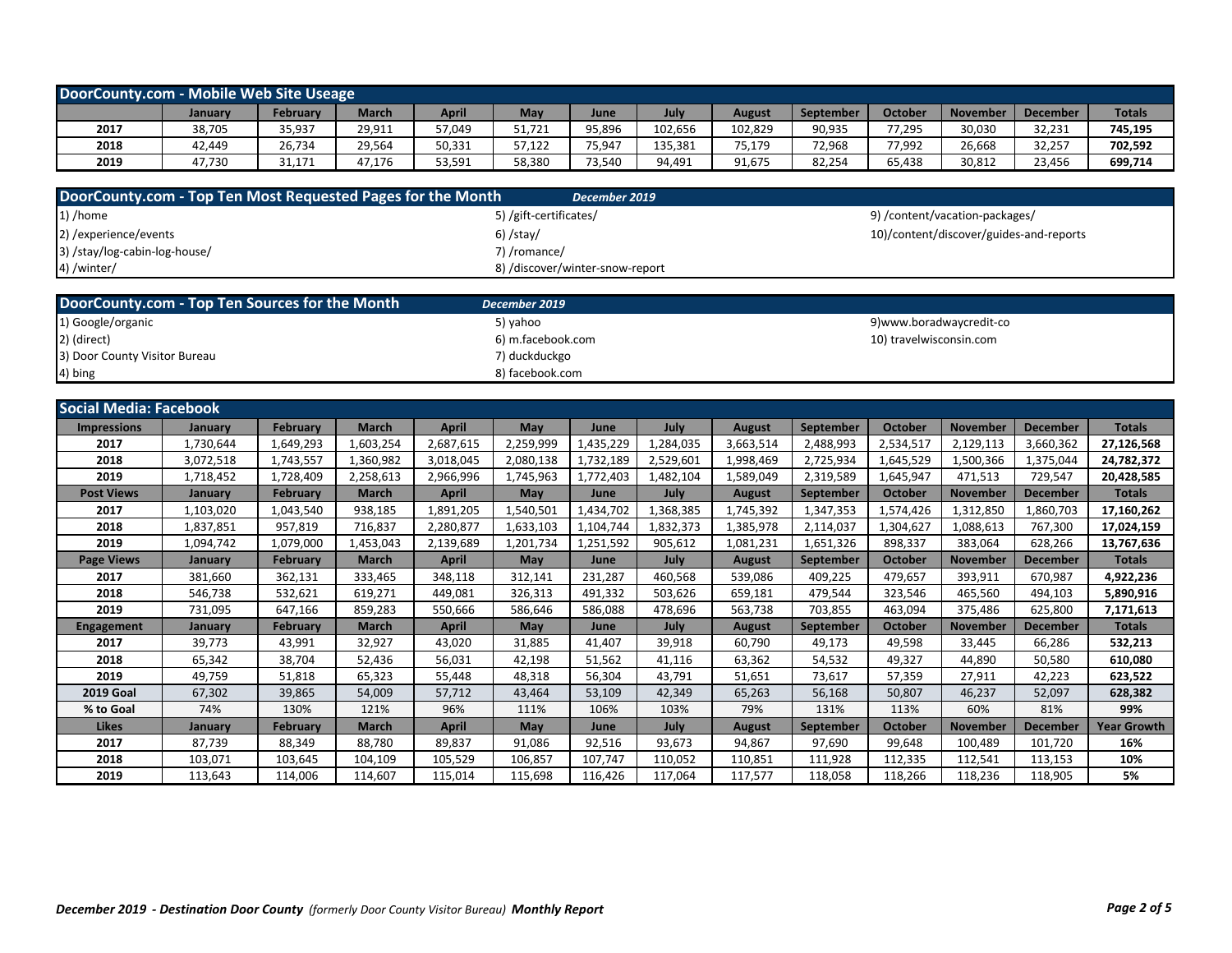| Social Media: Instagram |                |                 |              |              |        |        |        |               |           |                |                 |                      |                    |
|-------------------------|----------------|-----------------|--------------|--------------|--------|--------|--------|---------------|-----------|----------------|-----------------|----------------------|--------------------|
| <b>Followers</b>        | <b>January</b> | <b>February</b> | <b>March</b> | April        | May    | June   | July   | <b>August</b> | September | October        | <b>November</b> | Decembe <sup>®</sup> | <b>Year Growth</b> |
| 2017                    | 19,129         | 19,735          | 20,390       | 21,199       | 20,955 | 21,616 | 22,336 | 23,170        | 24,454    | 25,758         | 26,662          | 27,252               | 42%                |
| 2018                    | 28,530         | 29,300          | 29,800       | 30,900       | 31,738 | 32,601 | 34,018 | 35,115        | 36,713    | 38,434         | 39,234          | 39,874               | 46%                |
| 2019                    | 41,489         | 42.444          | 43,816       | 46,615       | 46,602 | 47,731 | 49,306 | 50,480        | 51,441    | 52,403         | 53,209          | 53,624               | 29%                |
| <b>Comment Likes</b>    | January        | February        | <b>March</b> | <b>April</b> | May    | June   | July   | <b>August</b> | September | <b>October</b> | <b>November</b> | <b>December</b>      | <b>Total</b>       |
| 2017                    | 13,320         | 10,969          | 10,416       | 11,025       | 18,711 | 14,257 | 25,873 | 45,631        | 30,539    | 35,793         | 28,211          | 28,914               | 273,659            |
| 2018                    | 45,098         | 42,117          | 29,993       | 27,800       | 35,035 | 26,126 | 26,908 | 39,006        | 45,371    | 65,311         | 60,469          | 42,461               | 485,695            |
| 2019                    | 68,928         | 55,396          | 54,769       | 47,200       | 51,007 | 43,701 | 39,622 | 35,582        | 35,973    | 44,906         | 31,525          | 37,223               | 545,832            |
| <b>2019 Goal</b>        | 46,451         | 43,381          | 30,893       | 28,634       | 36,086 | 26,909 | 27,715 | 40,176        | 46,732    | 67,270         | 62,283          | 43,735               | 500,265            |
| % to Goal               | 148%           | 128%            | 177%         | 165%         | 141%   | 162%   | 143%   | 89%           | 77%       | 67%            | 51%             | 85%                  | 109%               |

| <b>Social Media: Twitter</b> |         |                 |              |              |        |        |        |               |                  |                |                 |                 |                    |
|------------------------------|---------|-----------------|--------------|--------------|--------|--------|--------|---------------|------------------|----------------|-----------------|-----------------|--------------------|
| <b>Followers</b>             | January | <b>February</b> | <b>March</b> | <b>April</b> | May    | June   | July   | August        | <b>September</b> | October        | <b>November</b> | <b>Decembe</b>  | <b>Year Growth</b> |
| 2017                         | 5,201   | 5,264           | 5,368        | 5,439        | 5,531  | 5,674  | 5,731  | 5,858         | 5,947            | 6,034          | 6,067           | 6,062           | 15%                |
| 2018                         | 6,114   | 6,178           | 6,225        | 6,271        | 6,315  | 6,378  | 6,418  | 6,394         | 6,423            | 6,459          | 6,470           | 6,497           | 7%                 |
| 2019                         | 6,505   | 6,529           | 6,587        | 6,615        | 6,649  | 6,708  | 6,777  | 6,823         | 6,852            | 6,892          | 6,911           | 6,917           | 6%                 |
| <b>Impressions</b>           | January | February        | <b>March</b> | <b>April</b> | May    | June   | July   | <b>August</b> | September        | <b>October</b> | <b>November</b> | <b>December</b> | <b>Totals</b>      |
| 2017                         | 51,700  | 50,300          | 52,500       | 22,600       | 23,800 | 50,100 | 48,700 | 63,300        | 50,900           | 42,000         | 41,000          | 36,600          | 533,500            |
| 2018                         | 40,100  | 36,800          | 20,300       | 22,100       | 13,900 | 33,000 | 28,300 | 20,300        | 32,200           | 30,100         | 15,900          | 17,900          | 310,900            |
| 2019                         | 41,303  | 64.700          | 51,200       | 47,200       | 39,900 | 48,700 | 50,200 | 42,500        | 58,100           | 35,400         | 49,000          | 30,400          | 558,603            |
| <b>2019 Goal</b>             | 46,453  | 37,904          | 20,909       | 22,763       | 14,317 | 33,990 | 29,149 | 20,909        | 33,166           | 31,003         | 16,377          | 18,437          | 325,377            |
| % to Goal                    | 89%     | 171%            | 245%         | 207%         | 279%   | 143%   | 172%   | 203%          | 175%             | 114%           | 299%            | 165%            | 172%               |

| <b>Pay-Per-Click Results</b> |                |          |              |        |        |        |        |        |           |         |                 |                 |               |
|------------------------------|----------------|----------|--------------|--------|--------|--------|--------|--------|-----------|---------|-----------------|-----------------|---------------|
|                              | <b>January</b> | February | <b>March</b> | April  | May    | June   | July   | August | September | October | <b>November</b> | <b>December</b> | <b>Totals</b> |
| 2017                         | 3,316          | 4,711    | 4,356        | 7,920  | 9,886  | 7,837  | 6,338  | 5,409  | 8,916     | 4,210   | 2745            | 2697            | 68,341        |
| 2018                         | 2,988          | 2,652    | 3,614        | 174,   | 5,418  | 5,418  | 5,696  | 5,311  | 4,553     | 3,723   | 4,524           | 9,442           | 57,513        |
| 2019                         | 7,554          | 7,080    | 11,305       | 10,866 | 12,797 | 16,264 | 19,465 | 20,134 | 16,874    | 14,272  | 7,140           | 5,503           | 149,254       |

| Door County E-Newsletter - Number of E-Mail Subscribers |         |                 |         |         |         |         |         |         |           |                |                 |          |                    |
|---------------------------------------------------------|---------|-----------------|---------|---------|---------|---------|---------|---------|-----------|----------------|-----------------|----------|--------------------|
|                                                         | January | <b>February</b> | March   | April   | May     | June    | Julv    | August  | September | <b>October</b> | <b>November</b> | December | <b>Year Growth</b> |
| 2017                                                    | 190,046 | 190.194         | 190.242 | 190,260 | 190.445 | 196,070 | 200,066 | 201,811 | 208.021   | 209,186        | 212.923         | 215.634  | 13%                |
| 2018                                                    | 217,799 | 217.426         | 219,282 | 219,506 | 223,269 | 225.545 | 226,277 | 229,000 | 226,614   | 229,332        | 234,265         | 236,007  | 9%                 |
| 2019                                                    | 234,402 | 235,885         | 237,388 | 234.602 | 230,667 | 231.672 | 233.441 | 234,294 | 235,297   | 235,313        | 236,229         | 237,757  | 1%                 |

| Door County E-Newsletter - Open Rates |                |                 |        |        |        |        |        |        |                  |                |          |                 |         |
|---------------------------------------|----------------|-----------------|--------|--------|--------|--------|--------|--------|------------------|----------------|----------|-----------------|---------|
|                                       | <b>January</b> | <b>February</b> | March  | April  | May    | June   | July   | August | <b>September</b> | <b>Octobel</b> | November | <b>December</b> | Average |
| 2017                                  | 19.00%         | 18.40%          | 20.00% | 20.30% | 22.10% | 26.90% | 21.25% | 22.15% | 23.93%           | 23.25%         | 20.78%   | 17.39%          | 21.29%  |
| 2018                                  | 20.73%         | 18.86%          | 20.03% | 24.67% | 21.24% | 23.08% | 25.26% | 24.00% | 26.91%           | 20.71%         | 18.83%   | 17.22%          | 21.80%  |
| 2019                                  | 19.06%         | 22.14%          | 21.20% | 22.52% | 23.26% | 23.87% | 26.49% | 26.51% | 23.44%           | 17.94%         | 22.76%   | 17.78%          | 22.25%  |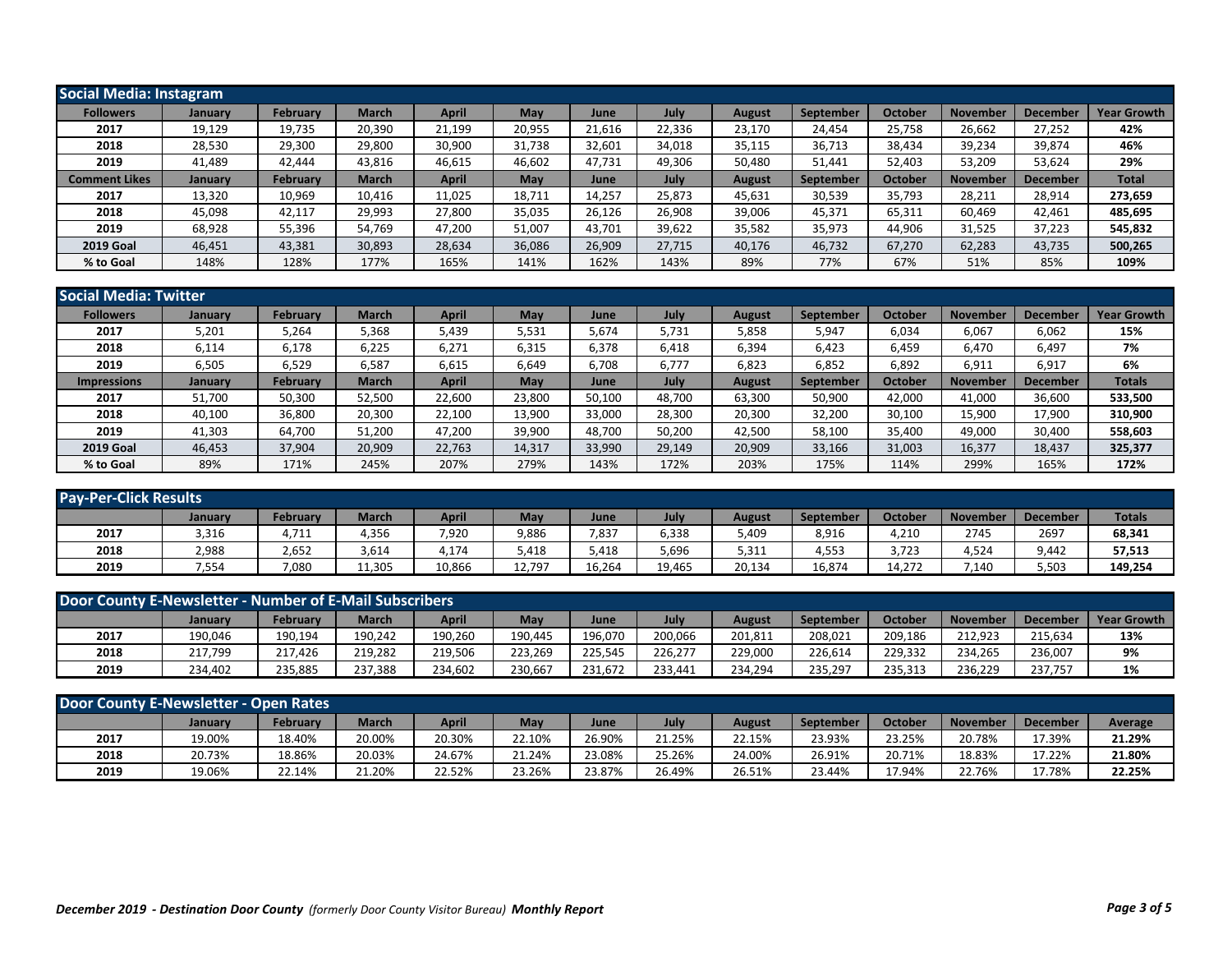| Door County E-Newsletter - Click Thru's |         |          |              |       |            |       |       |        |                  |         |                 |                 |         |
|-----------------------------------------|---------|----------|--------------|-------|------------|-------|-------|--------|------------------|---------|-----------------|-----------------|---------|
|                                         | January | Februarv | <b>March</b> | April | <b>May</b> | June  | July  | August | <b>September</b> | October | <b>November</b> | <b>December</b> | Average |
| 2017                                    | 1.38%   | 1.44%    | 2.46%        | 2.54% | 2.97%      | 3.33% | 3.21% | 3.25%  | 3.95%            | 3.41%   | 1.79%           | 4.40%           | 2.84%   |
| 2018                                    | 2.42%   | 1.45%    | 2.07%        | 4.67% | 3.11%      | 3.69% | 4.54% | 4.25%  | 5.03%            | 2.91%   | 2.38%           | 1.40%           | 2.96%   |
| 2019                                    | 2.66%   | 3.60%    | 3.29%        | 2.76% | 3.66%      | 2.74% | 4.31% | 4.49%  | 5.57%            | 3.09%   | 2.78%           | 1.56%           | 3.37%   |

| <b>Advertising - Gross Impressions</b> |           |                 |              |            |            |            |           |            |                  |           |                 |                 |              |
|----------------------------------------|-----------|-----------------|--------------|------------|------------|------------|-----------|------------|------------------|-----------|-----------------|-----------------|--------------|
|                                        | January   | <b>February</b> | <b>March</b> | April      | May        | June       | Julv      | August     | <b>September</b> | October   | <b>November</b> | <b>December</b> | <b>Total</b> |
| 2017                                   | 985.753   | 833.234         | 1.013.617    | 7.603.408  | 21.657.197 | 8.729.67   | 3,703,971 | 5,517,368  | 30,509,295       | 5.855.064 | 2,353,032       | 1,925,57        | 90,687,187   |
| 2018                                   | 1,544,151 | 845.954         | 309.135      | 11.518.385 | 10.069.500 | 10,964,047 | 6,575,311 | 3.395.955  | 51.220.912       | 9.360.457 | 1.014.882       | 289.550         | 107.108.239  |
| 2019                                   | 746.596   | 804.685         | 3,797,293    | 19.926.019 | 24.361.571 | 4.439.997  | 3,254,874 | 14.679.101 | 31.134.255       | 3.284.761 | 253.909         | 241.105         | 106,924,166  |

| <b>Advertising - Media Placed 2019</b> |         |          |              |           |           |          |          |          |           |                |                 |          |              |
|----------------------------------------|---------|----------|--------------|-----------|-----------|----------|----------|----------|-----------|----------------|-----------------|----------|--------------|
|                                        | January | February | <b>March</b> | April     | May       | June     | July     | August   | September | <b>October</b> | <b>November</b> | December | <b>Total</b> |
| <b>Total Paid</b>                      | \$9,242 | \$9,750  | \$27,906     | \$137.999 | \$237,633 | \$44.546 | \$29,454 | \$41,485 | \$137,803 | \$39,175       | \$6,304         | 6,067ۃ   | \$727,364    |
| <b>Co-Op Dollars</b>                   | \$1,150 | .,425    | \$4,256      | 4.787     | \$7,162   | \$10,324 | \$12,006 | \$9,918  | \$6,181   | \$2,900        | \$1,125         | \$1,225  | \$62,459     |

| Online Video Views (includes YouTube channels, Vimeo channel and live or embedded Facebook videos featuring DCVB video content such as Explore The Door, Our Door County, AskDoCo, aerial videos, TV ads, etc) |                |                 |              |         |         |         |         |         |                  |         |                 |                 |               |
|----------------------------------------------------------------------------------------------------------------------------------------------------------------------------------------------------------------|----------------|-----------------|--------------|---------|---------|---------|---------|---------|------------------|---------|-----------------|-----------------|---------------|
|                                                                                                                                                                                                                | <b>January</b> | <b>February</b> | <b>March</b> | April   | May     | June    | July    | August  | <b>September</b> | October | <b>November</b> | <b>December</b> | <b>Totals</b> |
| 2017                                                                                                                                                                                                           | 108,900        | 58,593          | 230,569      | 93,567  | 310,189 | 108.740 | 156,202 | 273,789 | 131,248          | 67,796  | 30,235          | 118.576         | 1,688,404     |
| 2018                                                                                                                                                                                                           | 209.008        | 64.757          | 115.746      | 149.384 | 163.922 | 179.972 | 213.921 | 232.556 | 154.293          | 74.836  | 42.085          | 109.328         | 1,709,808     |
| 2019                                                                                                                                                                                                           | 187.976        | 154.620         | 405,237      | 156.856 | 145.688 | 175.083 | 90,004  | 55.746  | 15,894           | 21,755  | 21,220          | 34,622          | 1,464,701     |

| <b>Media Marketing Program - Impressions</b> |                |                 |              |              |            |            |            |            |                  |             |            |                 |               |
|----------------------------------------------|----------------|-----------------|--------------|--------------|------------|------------|------------|------------|------------------|-------------|------------|-----------------|---------------|
|                                              | <b>January</b> | <b>February</b> | <b>March</b> | <b>April</b> | May        | June       | July       | August     | <b>September</b> | October     | November   | <b>December</b> | <b>Totals</b> |
| 2017                                         | 1,622,190      | 23,245,548      | 46,255,024   | 59,347,949   | 63,113,257 | 471.473    | 9,467,495  | 12,243,846 | 9,599,786        | 43,134,997  | 25,556,173 | 20,199,694      | 314,257,432   |
| 2018                                         | 28,732,589     | 1,167,205       | 11,962,094   | 2,748,491    | 24,027,022 | 5,410,708  | 58,217,837 | 6,349,408  | 44,136,913       | 103,292,833 | 83,323,220 | 136,947         | 369,505,267   |
| 2019                                         | 99.963.410     | 62,423,890      | 30,432,627   | 13,209,923   | 6.647.728  | 7.063.714  | 97.886.602 | 10,801,279 | 17.799.696       | 33.722.879  | 974.989    | 775.434         | 381.702.171   |
| <b>2019 Goal</b>                             | 22,266,505     | 13,890,274      | 31,226,624   | 26,648,368   | 26,212,359 | 21,010,063 | 39,193,985 | 25,379,811 | 24,752,483       | 52,921,575  | 29,620,344 | 34.029.602      | 347,151,993   |
| % to Goal                                    | 449%           | 449%            | 97%          | 50%          | 25%        | 34%        | 250%       | 43%        | 72%              | 64%         | 3%         | 2%              | 110%          |

| <b>Media Marketing Program - Visiting Journalists</b> |         |          |              |              |             |      |      |               |           |                |          |                 |               |
|-------------------------------------------------------|---------|----------|--------------|--------------|-------------|------|------|---------------|-----------|----------------|----------|-----------------|---------------|
|                                                       | January | February | <b>March</b> | <b>April</b> | May         | June | July | <b>August</b> | September | <b>October</b> | November | <b>December</b> | <b>Totals</b> |
| 2017                                                  | 11      |          |              | v            |             | 16   | 0    | 15            |           | 12<br>ᅩᄼ       |          |                 | 72            |
| 2018                                                  |         |          |              |              | $\sim$<br>ᅩ | 15   |      | 14            |           | 10             |          |                 | 70            |
| 2019                                                  |         |          |              |              |             | 22   |      | 18            | ᆠ         |                |          | 11              | 72            |
| <b>2019 Goal</b>                                      |         |          |              |              |             | 26   |      | 16            | 10        |                |          | 10              | 70            |
| % to Goal                                             |         | 100%     |              |              |             | 85%  |      | 113%          | 110%      |                |          | 110%            | 103%          |

| Media Marketing Program - Ad Value Equivalency (AVE) |                |           |              |           |             |           |           |               |           |           |                 |                 |               |
|------------------------------------------------------|----------------|-----------|--------------|-----------|-------------|-----------|-----------|---------------|-----------|-----------|-----------------|-----------------|---------------|
|                                                      | <b>January</b> | February  | <b>March</b> | April     | <b>May</b>  | June      | July      | <b>August</b> | September | October   | <b>November</b> | <b>December</b> | <b>Totals</b> |
| 2017                                                 | \$84,480       | \$358,050 | \$249.878    | \$323,850 | \$1,422,511 | \$98,393  | \$42.510  | \$176,288     | \$62,018  | \$133,193 | \$125,645       | \$165,135       | \$3,241,951   |
| 2018                                                 | \$551,054      | \$22,137  | \$92,975     | \$230,303 | \$9,231     | \$134,446 | \$278.766 | \$452,932     | \$400,343 | \$652,367 | \$658,310       | \$21,450        | \$3,504,314   |
| 2019                                                 | \$373,010      | \$172.097 | \$61,967     | \$711.055 | \$128,671   | \$295.606 | \$232,542 | \$70,927      | \$133,197 | \$234,993 | \$182,681       | \$86,097        | \$2,682,843   |